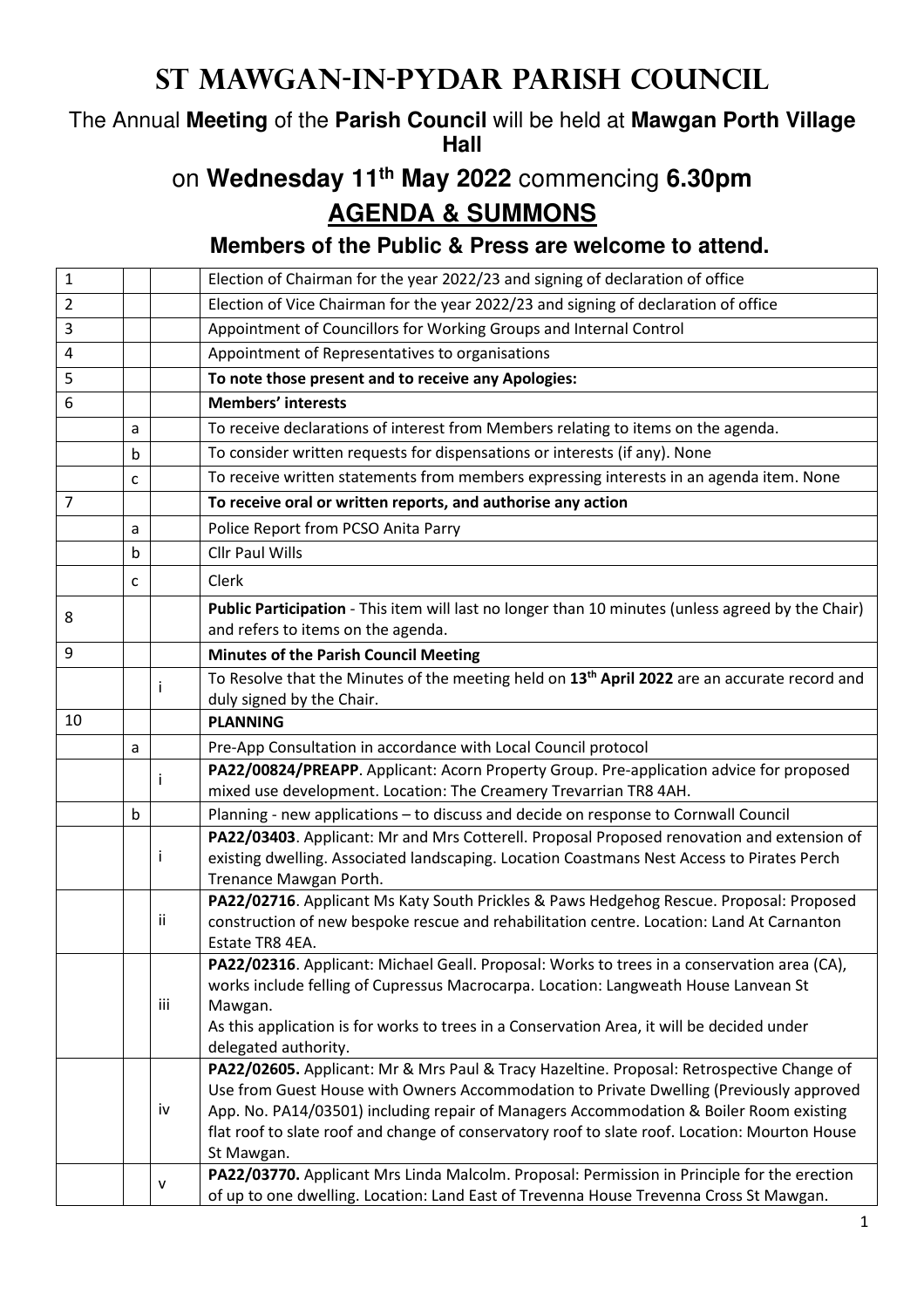|    |   | vi  | PA22/00734/PREAPP. Applicant: Mrs P John. Pre application advice for proposed residential         |
|----|---|-----|---------------------------------------------------------------------------------------------------|
|    |   |     | development. Location: Land East Of Little Linhay Mawgan Porth TR8 4AL.                           |
|    |   |     | PA22/03893. Applicant: Mr and Mrs Lowson. Proposal: Proposed double storey rear extension         |
|    |   | vii | over existing rear single storey extension. Location: Trevarrian Cottage Access to Four Ways      |
|    |   |     | Trevarrian TR8 4AH.                                                                               |
|    | C |     | To consider planning applications received before meeting                                         |
|    | d |     | To note Advice and Decisions by Cornwall Council:                                                 |
|    |   |     | PA22/00645 APPROVED Applicant: Mr Jim Barlow. Proposal: Proposed construction of building         |
|    |   | Ť   | to house golf carts and installation of electric vehicle charging points. Location: Merlin Golf   |
|    |   |     | Club Mawgan Porth TR8 4DN.                                                                        |
|    |   |     | PA22/01654 APPROVED Applicant: Chris and Fiona Heritage Location: Beach View Trenance             |
|    |   |     | Mawgan Porth Newquay Cornwall Proposal: Demolition of existing dwelling and construction          |
|    |   | ii  | of replacement dwelling (resubmission of application ref. PA18/04468 granted planning             |
|    |   |     | permission under appeal ref. APP/D0840/W/19/3224149) with non-compliance with condition           |
|    |   |     | 2 of PA21/10754 dated 31.01.2022.                                                                 |
|    |   | iii | PA22/00645/PREAPP. Planning Permission Not required. Applicant: Natalie Hore Proposal:            |
|    |   |     | Remove broken branch as a danger to Chapel roof. Location: Methodist Church Penpont St<br>Mawgan. |
|    |   |     | PA22/03250 Closed - advice given Applicant: Dr Jonathan Cooper. Proposal: Exception Notice        |
|    |   |     | to fell Sycamore Tree (The tree was damaged during the storms of 17/18 February, it has           |
|    |   | iv  | broken at the roots and is resting upon a healthy tree. Replacement saplings, beech and oak,      |
|    |   |     | have already been replanted to replace the trees that fell during the storm. Location: Hylton     |
|    |   |     | Lanvean St Mawgan.                                                                                |
|    |   |     | PA21/06895 APPROVED Applicant: Mr Harry Anscombe. Proposal: Demolition and                        |
|    |   | v   | replacement of existing dwelling and demolition of two domestic outbuildings with related         |
|    |   |     | landscaping. Location: The Barn Natural Bridges St Mawgan.                                        |
|    |   |     | PA22/01776 Granted (CAADs, PIPs and LUs only) Applicant: Mr & Mrs Harrington. Proposal:           |
|    |   | vi  | Certificate of lawfulness for an existing development: construction of a single storey extension. |
|    |   |     | Location: The Cottage Access To Four Ways Trevarrian.                                             |
|    | e |     | To note Advice and Decisions by The Planning Inspectorate                                         |
|    | f |     | To note Advice and Decisions by Cornwall Planning Committee                                       |
|    | g |     | 5 day-Protocol for Local Councils                                                                 |
|    | h |     | To discuss planning enforcement issues - to refer any new issues and updates - if any             |
| 11 |   |     | WORKING GROUPS - to receive reports (if any), and agree any necessary action and                  |
|    |   |     | expenditure:                                                                                      |
|    | a |     | Amenities:                                                                                        |
|    |   | Ť   | Playground                                                                                        |
|    |   | ii  | <b>Burial Ground</b>                                                                              |
|    |   | iii | Platinum Jubilee                                                                                  |
|    |   | iv  | <b>St Mawgan Toilets</b>                                                                          |
|    | b |     | Transport and Rights of Way                                                                       |
|    |   | Ť   | Countryside Access, Trenance response                                                             |
|    | C |     | <b>Beach and Environment</b>                                                                      |
|    |   |     | Neighbourhood Plan - NALC Events Expression of Interest - to approve Councillor attendance        |
|    | d |     | in the sum of £80.                                                                                |
|    | e |     | St Mawgan Community Hall-                                                                         |
| 12 |   |     | <b>REPORTS FROM MEETINGS:</b>                                                                     |
|    |   | i   | Denzell Downs Community Benefit 2022 with Grantscape, 25 <sup>th</sup> April.                     |
| 13 |   |     | To note and discuss (if appropriate) the correspondence received since the last meeting and       |
|    |   |     | any associated actions and expenditure:                                                           |
|    |   |     |                                                                                                   |
|    |   |     | Cornwall Airport Newquay Consultative Forum update                                                |